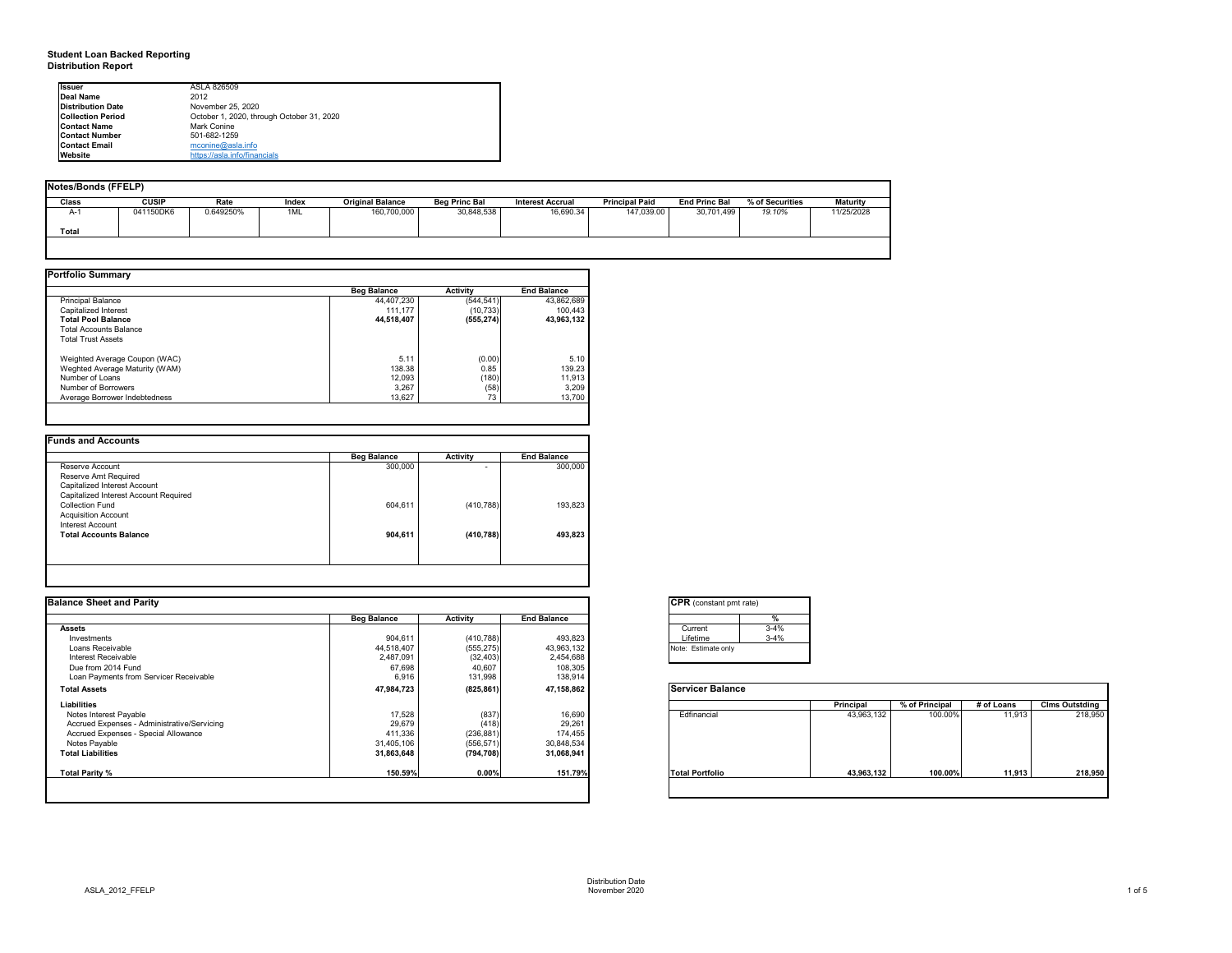## **Student Loan Backed Reporting Distribution Report**

|                           | # of Loans       |                 | <b>Principal</b> |               | % of Principal   |               | <b>WAC</b>       |               | <b>WARM</b>      |               |
|---------------------------|------------------|-----------------|------------------|---------------|------------------|---------------|------------------|---------------|------------------|---------------|
|                           | <b>Beginning</b> | <b>Ending</b>   | <b>Beginning</b> | <b>Ending</b> | <b>Beginning</b> | <b>Ending</b> | <b>Beginning</b> | <b>Ending</b> | <b>Beginning</b> | <b>Ending</b> |
| In School                 | 15               | 15              | 72,603           | 72,603        | 0.16%            | 0.17%         | 5.75             | 5.75          | 118.55           | 118.55        |
| Grace                     |                  | 10 <sub>1</sub> | 34,725           | 34,725        | 0.08%            | 0.08%         | 5.83             | 5.90          | 116.97           | 118.40        |
| Repayment                 |                  |                 |                  |               |                  |               |                  |               |                  |               |
| Current                   | 7,574            | 7,324           | 26,310,617       | 25,305,696    | 59.10%           | 57.56%        | 5.36             | 5.36          | 152.74           | 152.38        |
| 31-60 Days Delinquent     | 716              | 436             | 2,970,454        | 1,890,470     | 6.67%            | 4.30%         | 5.49             | 5.46          | 128.19           | 134.80        |
| 61-90 Days Delinquent     | 422              | 474             | 1,822,695        | 2,097,746     | 4.09%            | 4.77%         | 5.30             | 5.62          | 135.44           | 133.76        |
| 91-120 Days Delingent     | 126              | 305             | 592,274          | 1,346,462     | 1.33%            | 3.06%         | 5.60             | 5.43          | 133.49           | 128.78        |
| 121-180 Days Delinquent   | 216              | 198             | 944,748          | 943,534       | 2.12%            | 2.15%         | 5.29             | 5.73          | 148.01           | 143.60        |
| 181-270 Days Delinquent   | 151              | 184             | 574,122          | 707,248       | 1.29%            | 1.61%         | 5.30             | 5.16          | 129.88           | 128.47        |
| 271+ Days Delinquent      | 37               | 31              | 107,716          | 118,138       | 0.24%            | 0.27%         | 5.45             | 6.18          | 68.96            | 95.39         |
| <b>Total Repayment</b>    | 9,242            | 8,952           | 33, 322, 627     | 32,409,294    | 74.85%           | 73.72%        | 5.37             | 5.39          | 148.46           | 148.18        |
| Forbearance               | 1,509            | 1,865           | 6,207,619        | 7,607,748     | 13.94%           | 17.30%        | 5.44             | 5.39          | 139.88           | 147.40        |
| Deferment                 | 1,196            | 999             | 4,404,099        | 3,630,183     | 9.89%            | 8.26%         | 5.28             | 5.16          | 136.68           | 133.03        |
| <b>Claims in Progress</b> | 118              | 69              | 463,734          | 206,874       | 1.04%            | 0.47%         | 5.47             | 5.43          | 110.06           | 119.29        |
| <b>Claims Denied</b>      |                  |                 | 13,000           | 1,705         | 0.03%            | 0.00%         | 6.80             | 2.43          | 119.00           | 34.00         |
| <b>Total Portfolio</b>    | 12,093           | 11,913          | 44,518,407       | 43,963,132    | 100.00%          | 100.00%       | 5.37             | 5.37          | 145.62           | 146.58        |

|                                     | # of Loans       |               | Principal        |               | % of Principal   |               | <b>WAC</b>       |               | <b>WARM</b>      |               |
|-------------------------------------|------------------|---------------|------------------|---------------|------------------|---------------|------------------|---------------|------------------|---------------|
|                                     | <b>Beginning</b> | <b>Ending</b> | <b>Beginning</b> | <b>Ending</b> | <b>Beginning</b> | <b>Ending</b> | <b>Beginning</b> | <b>Ending</b> | <b>Beginning</b> | <b>Ending</b> |
| Current                             | 7,574            | 7,324         | 26,310,617       | 25,305,696    | 78.96%           | 78.08%        | 5.36             | 5.36          | 152.74           | 152.38        |
| 31-60 Days Delinquent               | 716              | 436           | 2,970,454        | 1,890,470     | 8.91%            | 5.83%         | 5.49             | 5.46          | 128.19           | 134.80        |
| 61-90 Days Delinquent               | 422              | 474           | 1,822,695        | 2,097,746     | 5.47%            | 6.47%         | 5.30             | 5.62          | 135.44           | 133.76        |
| 91-120 Days Delingent               | 126              | 305           | 592,274          | 1,346,462     | 1.78%            | 4.15%         | 5.60             | 5.43          | 133.49           | 128.78        |
| 121-180 Days Delinquent             | 216              | 198           | 944,748          | 943,534       | 2.84%            | 2.91%         | 5.29             | 5.73          | 148.01           | 143.60        |
| 181-270 Days Delinquent             | 151              | 184           | 574,122          | 707,248       | 1.72%            | 2.18%         | 5.30             | 5.16          | 129.88           | 128.47        |
| 271+ Days Delinquent                |                  | 31            | 107,716          | 118,138       | 0.32%            | 0.36%         | 5.45             | 6.18          | 68.96            | 95.39         |
| <b>Total Portfolio in Repayment</b> | 9,242            | 8,952         | 33,322,627       | 32,409,294    | 100.00%          | 100.00%       | 5.37             | 5.39          | 148.46           | 148.18        |

|                                       |                  | # of Loans    |                  | <b>Principal</b> | % of Principal   |               | <b>WAC</b>       |        | <b>WARM</b>      |        |
|---------------------------------------|------------------|---------------|------------------|------------------|------------------|---------------|------------------|--------|------------------|--------|
|                                       | <b>Beginning</b> | <b>Ending</b> | <b>Beginning</b> | <b>Ending</b>    | <b>Beginning</b> | <b>Ending</b> | <b>Beginning</b> | Ending | <b>Beginning</b> | Ending |
| <b>Subsidized Consolidation Loans</b> |                  |               |                  |                  |                  |               |                  |        |                  |        |
| Unsubsidized Consolidation Loans      |                  |               |                  |                  |                  |               |                  |        |                  |        |
| <b>Subsidized Stafford Loans</b>      | 6,814            | 6,716         | 20,091,616       | 19,860,840       | 45.13%           | 45.18%        | 5.21             | 5.21   | 132.21           | 132.98 |
| Unsubsidized Stafford Loans           | 5,116            | 5,043         | 23,391,592       | 23,148,634       | 52.54%           | 52.65%        | 5.40             | 5.40   | 158.44           | 159.72 |
| PLUS/GradPLUS Loans                   | 163 <sub>1</sub> | 154           | 1,035,199        | 953,659          | 2.33%            | 2.17%         | 8.00             | 8.04   | 116.10           | 110.90 |
| SLS Loans                             |                  |               |                  |                  |                  |               |                  |        |                  |        |
| <b>Total Portfolio</b>                | 12,093           | 11,913        | 44,518,407       | 43,963,132       | 100.00%          | 100.00%       | 5.37             | 5.37   | 145.62           | 146.58 |

|                                            | # of Loans       |               | <b>Principal</b> | % of Principal |                  | <b>WAC</b>    |                  |               | <b>WARM</b>      |               |
|--------------------------------------------|------------------|---------------|------------------|----------------|------------------|---------------|------------------|---------------|------------------|---------------|
|                                            | <b>Beginning</b> | <b>Ending</b> | <b>Beginning</b> | <b>Ending</b>  | <b>Beginning</b> | <b>Ending</b> | <b>Beginning</b> | <b>Ending</b> | <b>Beginning</b> | <b>Ending</b> |
| Graduate / 4-Year Loans                    | 9,215            | 9,078         | 35,111,302       | 34,689,047     | 78.87%           | 78.90%        | 5.36             | 5.36          | 144.56           | 145.26        |
| 2-Year Loans                               | 2,651            | 2,608         | 8,802,626        | 8,665,157      | 19.77%           | 19.71%        | 5.43             | 5.44          | 149.63           | 151.66        |
| Proprietary / Technical / Vocational Loans | 227              | 227           | 604,479          | 608,928        | 1.36%            | 1.39%         | 5.3C             | 5.31          | 148.72           | 149.92        |
| Unknown (Consolidation) Loans              |                  |               |                  |                |                  |               |                  |               |                  |               |
| Other Loans                                |                  |               |                  |                |                  |               |                  |               |                  |               |
| <b>Total Portfolio</b>                     | 12,093           | 11,913        | 44,518,407       | 43,963,132     | 100.00%          | 100.00%       | 5.37             | 5.37          | 145.62           | 146.58        |

|                        | # of Loans       |               | Principal        |               | % of Principal   |               |  |
|------------------------|------------------|---------------|------------------|---------------|------------------|---------------|--|
|                        | <b>Beginning</b> | <b>Ending</b> | <b>Beginning</b> | <b>Ending</b> | <b>Beginning</b> | <b>Ending</b> |  |
| <b>Fixed Loans</b>     | 6,934            | 6,831         | 29,619,579       | 29,280,419    | 66.53%           | 66.60%        |  |
| Variable Loans         | 5,159            | 5,082         | 14,898,828       | 14,682,713    | 33.47%           | 33.40%        |  |
| T-Bill Loans           | 5,159            | 5,082         | 14,898,828       | 14,682,713    | 33.47%           | 33.40%        |  |
| <b>CMT Loans</b>       |                  |               |                  |               |                  |               |  |
| <b>Total Portfolio</b> | 12,093           | 11,913        | 44,518,407       | 43,963,132    | 100.00%          | 100.00%       |  |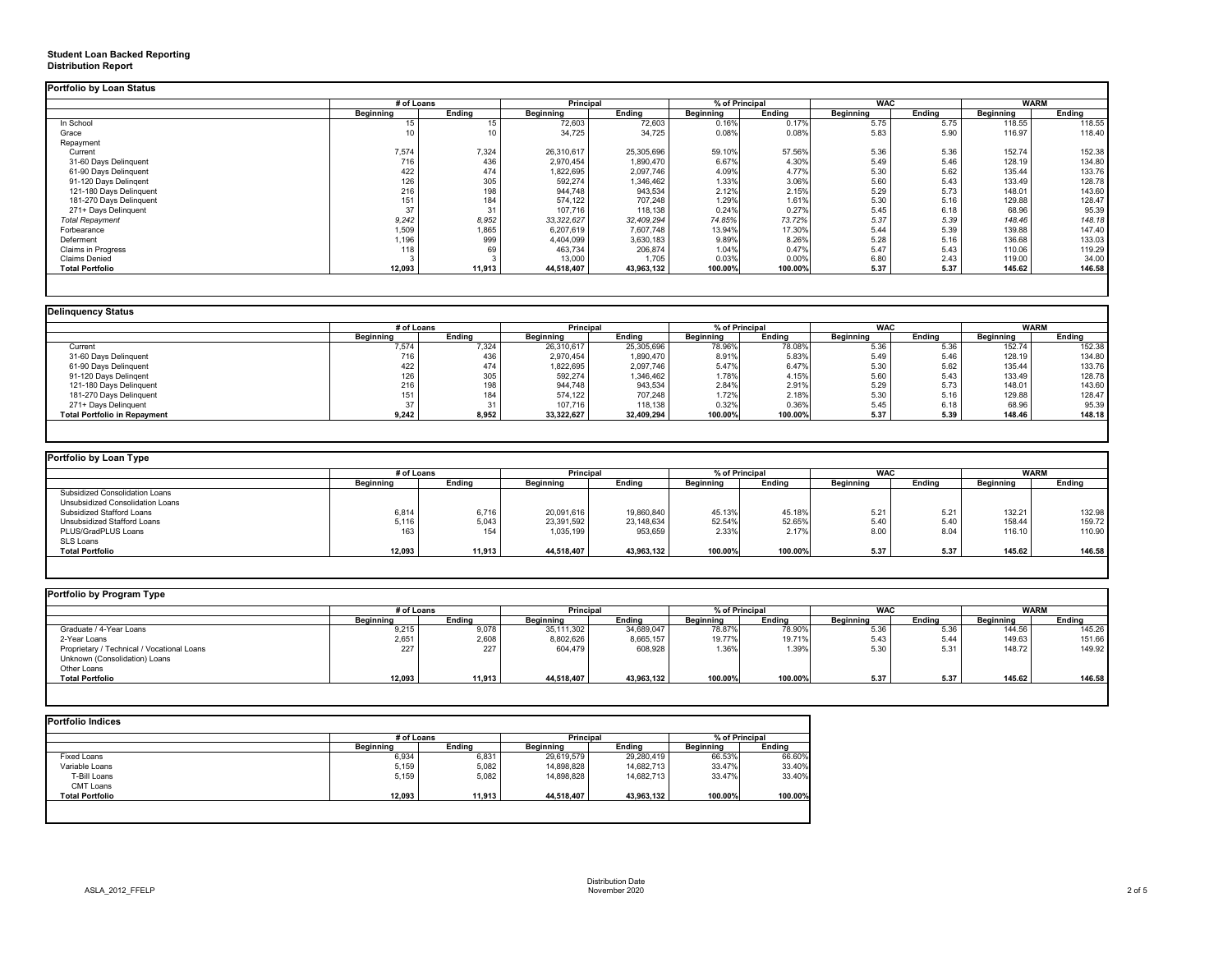## **Distribution Date** November 25, 2020<br> **Collection Period** October 1, 2020, through Octobe October 1, 2020, through October 31, 2020

# **Collection Activity**

| <b>Collection Account</b>                                                                    | as of 10/31/2020 |
|----------------------------------------------------------------------------------------------|------------------|
| Beginning Balance - October 1, 2020                                                          | 604,611          |
| <b>Collection Amount Received</b>                                                            | 674,404          |
| <b>Recoveries</b>                                                                            |                  |
| Reserve Account                                                                              |                  |
| <b>Excess of Required Reserve Account</b>                                                    |                  |
| Interest on Investment Earnings                                                              | 29.96            |
| Capitalized Interest Account (after a stepdown or release date)                              |                  |
| <b>Acquisition Account</b>                                                                   |                  |
| Payments from Guarantor                                                                      |                  |
| Transfer from 2010 Collection Fund for correction of error                                   |                  |
| <b>Required Repurchases</b>                                                                  |                  |
| Special Allowance Payable to Department of Education                                         | (480, 611)       |
| <b>Consolidation Rebate Fees</b>                                                             |                  |
| Rating Agency Surveillance Fees                                                              |                  |
| Principal payments, interest payments, administration fees, servicing fees, and trustee fees | (604, 611)       |
| Other Amounts Received in Collection                                                         |                  |
| <b>Total Available Funds</b>                                                                 | 193,823          |
|                                                                                              |                  |
|                                                                                              |                  |

| <b>Fees Due for Current Period</b> | as of 10/31/2020 |
|------------------------------------|------------------|
| <b>Indenture Trustee Fees</b>      | 833.33           |
| <b>Servicing Fees</b>              | 25,603           |
| <b>Administration Fees</b>         | 3,658            |
| Late Fees                          |                  |
| <b>Other Fees</b>                  |                  |
| <b>Total Fees</b>                  | 30,094.33        |

| Cumulative Default Rate                                                                             | as of 10/31/2020 |
|-----------------------------------------------------------------------------------------------------|------------------|
| Current Period Defaults (\$)                                                                        | 94,020.66        |
| Cumulative Defaults (\$)                                                                            | 45,149,493.60    |
| Cumulative Default (% of original pool balance)                                                     | 28.12%           |
| Cumulative Default (% of cumulative entered repayment balance) <sup>a</sup>                         | 102.95%          |
| Current Period Payments (Recoveries) from Guarantor (\$)                                            | 394,657.77       |
| Current Period Borrower Recoveries (\$)                                                             | n/a              |
| Cumulative Recoveries $(\$)^b$                                                                      | \$42,482,655.08  |
| Cumulative Recovery Rate (%)                                                                        | 94.09%           |
| Cumulative Net Loss Rate (%)                                                                        | 1.66%            |
| Servicer Reject Rate (FFELP) (%)                                                                    |                  |
| Cumulative Servicer Reject Rate (FFELP) (%)                                                         |                  |
| Repayment balance includes all repayment loans with the exception of balances in claim status<br>a) |                  |
| b)<br>Cumulative Recoveries includes 97% of claims in progress balances                             |                  |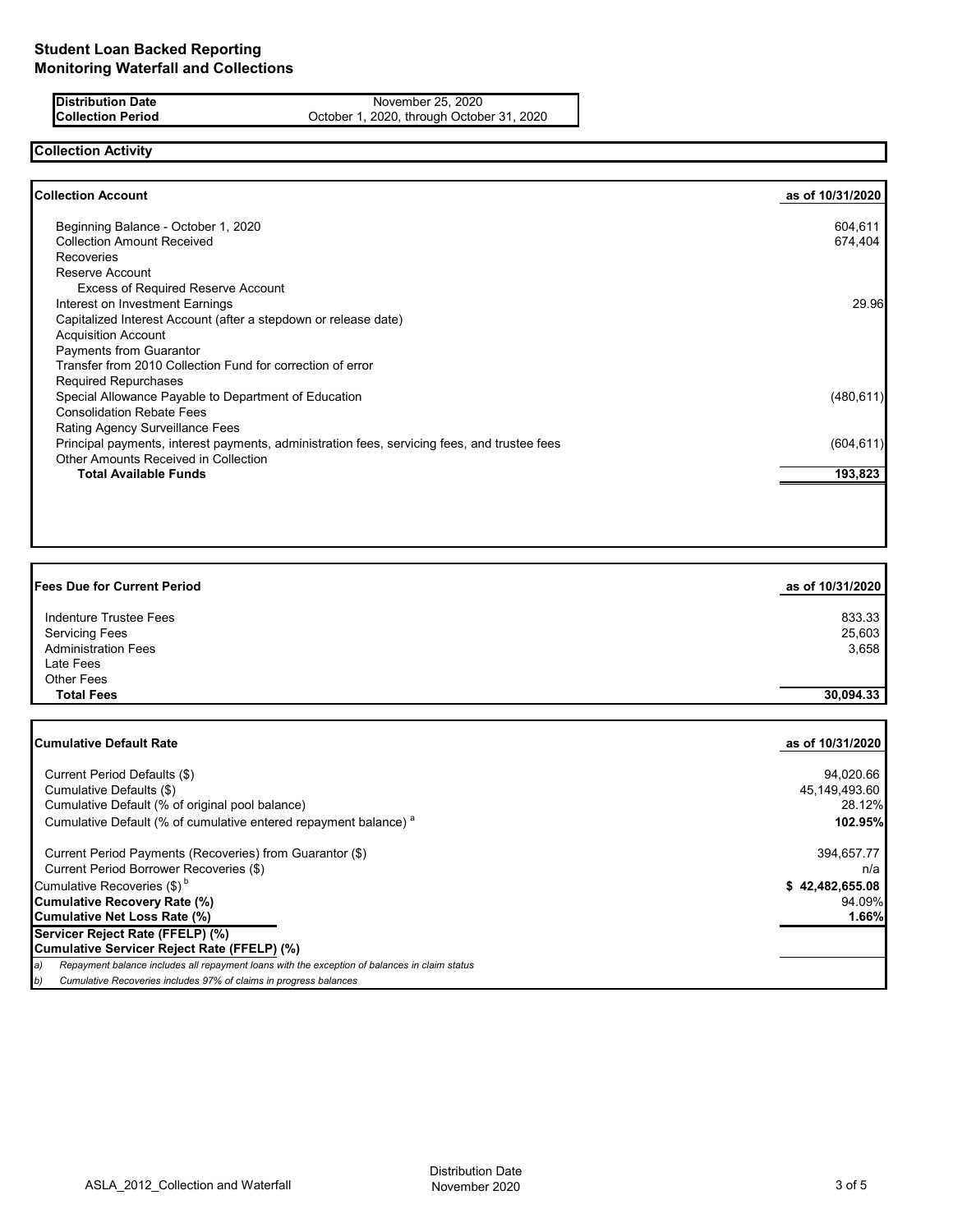# **Waterfall Activity**

| <b>Waterfall for Distribution</b>                                                         | <b>Amount Due</b> | <b>Amount Remaining</b> |
|-------------------------------------------------------------------------------------------|-------------------|-------------------------|
| <b>Total Available Funds</b>                                                              |                   | 193,823                 |
| First: Payments under any Joint Sharing Agreement                                         |                   |                         |
| Second: Trustee Fees                                                                      | 833.33            | 192,989                 |
| Third: Servicing Fees and Backup Servicing Fees                                           | 25,603            | 167,386                 |
| Fourth: Administration Fees                                                               | 3,658             | 163,728                 |
| Fifth: Noteholder Interest                                                                | 16,690.34         | 147,038                 |
| Sixth: Reinstate the balance of the Reserve Fund up to the Specified Reserve Fund Balance | 147,039           |                         |
| Seventh: Noteholder Principal, until paid in full                                         |                   | (0)                     |
|                                                                                           |                   |                         |
|                                                                                           |                   |                         |

| <b>Principal and Interest Distributions</b> | Class A-1  |
|---------------------------------------------|------------|
|                                             |            |
| Monthly Interest Due                        | 16,690.34  |
| Monthly Interest Paid                       | 16,690.34  |
| Interest Shortfall                          | 0          |
| Interest Carryover Due                      | 0          |
| Interest Carryover Paid                     | 0          |
| Interest Carryover                          | $\Omega$   |
| Monthly Principal Distribution Amount       | 147,039.00 |
| Monthly Principal Paid                      | 147,039.00 |
| Shortfall                                   | $\Omega$   |
| <b>Total Distribution Amount</b>            | 163,729.34 |
|                                             |            |

 $\overline{\phantom{a}}$